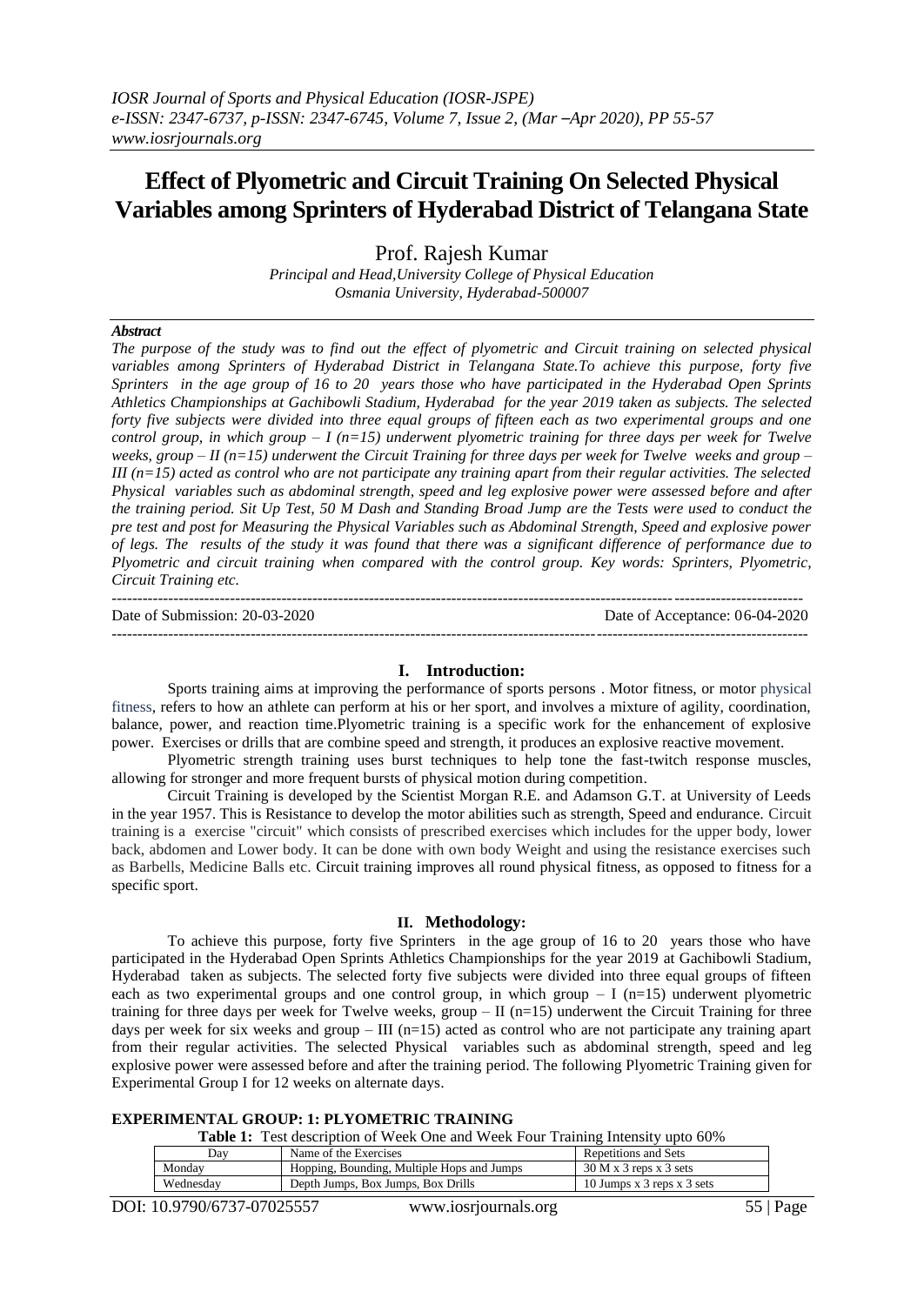| Friday                                                                                   | Standing Broad Jumps, Squat Jumps,<br>Alternate leg Boundings | 10 Jumps x 3 reps x 3 sets<br>$30 M x 3$ reps x 3 sets |  |
|------------------------------------------------------------------------------------------|---------------------------------------------------------------|--------------------------------------------------------|--|
| <b>Table 2:</b> Test description of Week Five and Week Eight Training Intensity upto 80% |                                                               |                                                        |  |
| Day                                                                                      | Name of the Exercises                                         | <b>Repetitions and Sets</b>                            |  |
| Monday                                                                                   | Hopping, Bounding, Multiple Hops and Jumps                    | $40 M x 3$ reps x 2 sets                               |  |
| Wednesday                                                                                | Depth Jumps, Box Jumps, Box Drills                            | 12 Jumps x 3 reps x 2 sets                             |  |
| Friday                                                                                   | Tuck Jump, alternate Lung Jump, Power Skipping                | 12 Jumps x 3 reps x 2 sets                             |  |
|                                                                                          |                                                               | $30 M x 3$ reps $x 2$ sets                             |  |

# **Table 3:** Test description of Week Nine and Week Twelve Training Intensity upto 100%

| Dav       | Name of the Exercises                          | Repetitions and Sets         |
|-----------|------------------------------------------------|------------------------------|
| Mondav    | Hurdle Jumps, Hopping, Double leg jumps        | $40 M x 3$ reps x 1 sets     |
| Wednesdav | Depth Jumps, Box Jumps, Box Drills             | 12 Jumps x $3$ reps x 1 sets |
| Fridav    | Tuck Jump, alternate Lung Jump, Power Skipping | 12 Jumps x 3 reps x 1 sets   |
|           |                                                | $30 M x 3$ reps x 1 sets     |

### The following Circuit Training given for Experimental Group II for 12 weeks on alternate days **EXPERIMENTAL GROUP: 2: CIRCUIT TRAINING**

| <b>Table 1:</b> Test description of Week One and Week Four Training Intensity upto 60% |
|----------------------------------------------------------------------------------------|
|----------------------------------------------------------------------------------------|

| Day      | Name of the Exercises                                 | Repetitions and Sets                        |
|----------|-------------------------------------------------------|---------------------------------------------|
| Tuesday  | 10 exercises: Push Ups, Half Squats, Situps, Military | 30 Sec. each exercise continuos x 1 set x 3 |
|          | press, Back Extension, High Knee action running,      | sets                                        |
|          | Wrist Curl, Good morning Ex, Shuttle Running, V-      |                                             |
|          | <b>Situps</b>                                         |                                             |
| Thursday | 10 exercises: Push Ups, Half Squats, Situps, Military | 30 Sec. each exercise 30 Sec. Recovery x 1  |
|          | press, Back Extension, High Knee action running,      | set $x \overline{3}$ sets                   |
|          | Wrist Curl, Good morning Ex, Shuttle Running, V-      | Interval Method                             |
|          | <b>Situps</b>                                         |                                             |
| Saturday | 10 exercises: Push Ups, Half Squats, Situps, Military | 10 Reps x Rest 30 Sec x 1 set x 3 sets      |
|          | press, Back Extension, High Knee action running,      | <b>Repetition Method</b>                    |
|          | Wrist Curl, Good morning Ex, Shuttle Running, V-      |                                             |
|          | <b>Situps</b>                                         |                                             |

#### **Table 2:** Test description of Week Five and Week Eight Training Intensity upto 80%

| Day      | Name of the Exercises                                 | Repetitions and Sets                         |
|----------|-------------------------------------------------------|----------------------------------------------|
| Tuesday  | 10 exercises: Push Ups, Half Squats, Situps, Military | 30 Sec. each exercise continuous x 1 set x 2 |
|          | press, Back Extension, High Knee action running,      | sets                                         |
|          | Wrist Curl, Good morning Ex, Shuttle Running, V-      |                                              |
|          | <b>Situps</b>                                         |                                              |
| Thursday | 10 exercises: Push Ups, Half Squats, Situps, Military | 30 Sec. each exercise 30 Sec. Recovery x 1   |
|          | press, Back Extension, High Knee action running,      | set x 2 sets                                 |
|          | Wrist Curl, Good morning Ex. Shuttle Running, V-      | Interval Method                              |
|          | <b>Situps</b>                                         |                                              |
| Saturday | 10 exercises: Push Ups, Half Squats, Situps, Military | 10 Reps x Rest $30$ Sec x 1 set x 2 sets     |
|          | press, Back Extension, High Knee action running,      | Repetition method                            |
|          | Wrist Curl, Good morning Ex, Shuttle Running, V-      |                                              |
|          | <b>Situps</b>                                         |                                              |

| <b>Table 3:</b> Test description of Week Nine and Week Twelve Training Intensity upto 100% |
|--------------------------------------------------------------------------------------------|
|--------------------------------------------------------------------------------------------|

| Day      | Name of the Exercises                                                                                                                    | Repetitions and Sets                                                          |
|----------|------------------------------------------------------------------------------------------------------------------------------------------|-------------------------------------------------------------------------------|
| Tuesday  | 8 exercises: Medicine Ball Throws, Bridge, Squats<br>Jumps, Up right rowing, Situps, Jumping on Spot,<br>Good morning Exercise, V Situps | 30 Sec. each exercise continuous x 1 set x 1<br>sets                          |
| Thursday | 8 exercises: Medicine Ball Throws, Bridge, Squats<br>Jumps, Up right rowing, Situps, Jumping on Spot,<br>Good morning Exercise, V Situps | 30 Sec. each exercise 30 Sec. Recovery x 1<br>set x 1 sets<br>Interval Method |
| Saturday | 8 exercises: Medicine Ball Throws, Bridge, Squats<br>Jumps, Up right rowing, Situps, Jumping on Spot,<br>Good morning Exercise, V Situps | 10 Reps x Rest 30 Sec $x$ 1 set $x$ 2 sets<br>Repetition method               |

The following Tests were conducted at In Pre Test and Post Test for measuring the Physical variables.

- 1. Sit Ups Abdominal Muscular Strength
- 2. Standing Broad Jump Explosive Power of Legs
- 3. 50 M Dash Acceleration and Speed